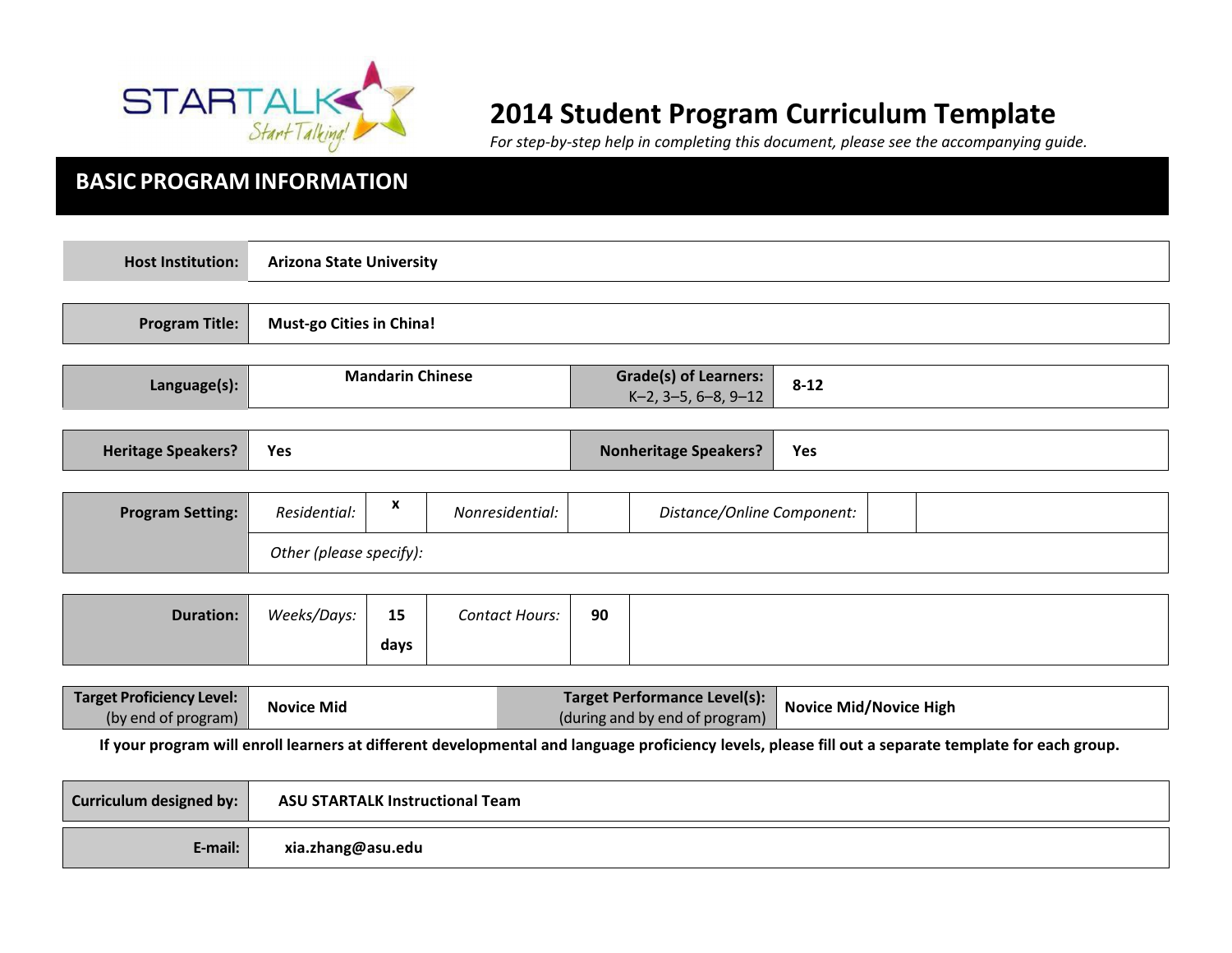#### **STARTALK-endorsed Principles for Effective Teaching and Learning**

- Implementing a standards-based and thematically organized curriculum
- **•** Facilitating a learner-centered classroom
- Using target language and providing comprehensible input for instruction
- Integrating culture, content, and language in a world language classroom
- Adapting and using age-appropriate authentic materials
- § Conducting performance-based assessment

# **STAGE 1: What will learners be able to do with what they know by the end of the program?**

# **Program Overview and Theme**

In a paragraph, provide a brief overview of your program. What is the theme that will guide standards-based instruction and learning throughout the program? What will learners experience during the program? What do you hope learners will be able to do after the program ends?

Students will plan a family trip to a city of China where the target language is spoken. Working in small interest groups, they will be assigned a destination, then make preparations including securing travel documents, creating an itinerary, and planning how to travel within the city. Students will begin with practicing greetings and introducing their family members so that they can address people they meet using appropriate register, titles, courtesy expressions, and gestures. They will set a date for the trip and plan a schedule that outlines tasks that need to be completed prior to the trip. They will identify resources needed to complete a timeline and itinerary, and then agree on the person responsible for each task. Students then will spend time researching various locations, visiting websites, and watching videos from the region. After students have collected the information and completed each of the steps involved in planning the trip, they will use the information to prepare a multimedia presentation to convince other family members to agree on their chosen city and the trip which will build international understanding while increase opportunities for cultural exchange.

### **Learning Targets**

Identify the learning targets for your program. First, choose the NCSSFL-ACTFL Global Can-Do Benchmarks that are appropriate to learners' proficiency level(s) and your program goals. Then, select program specific NCSSFL-ACTFL Can-Do Statements that reflect the specific content of your program or create your own. Attention to and balance of the various modes will depend on your program goal(s). A master list of the NCSSFL-ACTFL Global Can-Do Benchmarks and Can-Do Statements is available at [https://startalk.umd.edu/resources/NCSSFL\_ACTFLCanDos.pdf]. You will then be able to use LinguaFolio® Online to document the learning targets you've selected.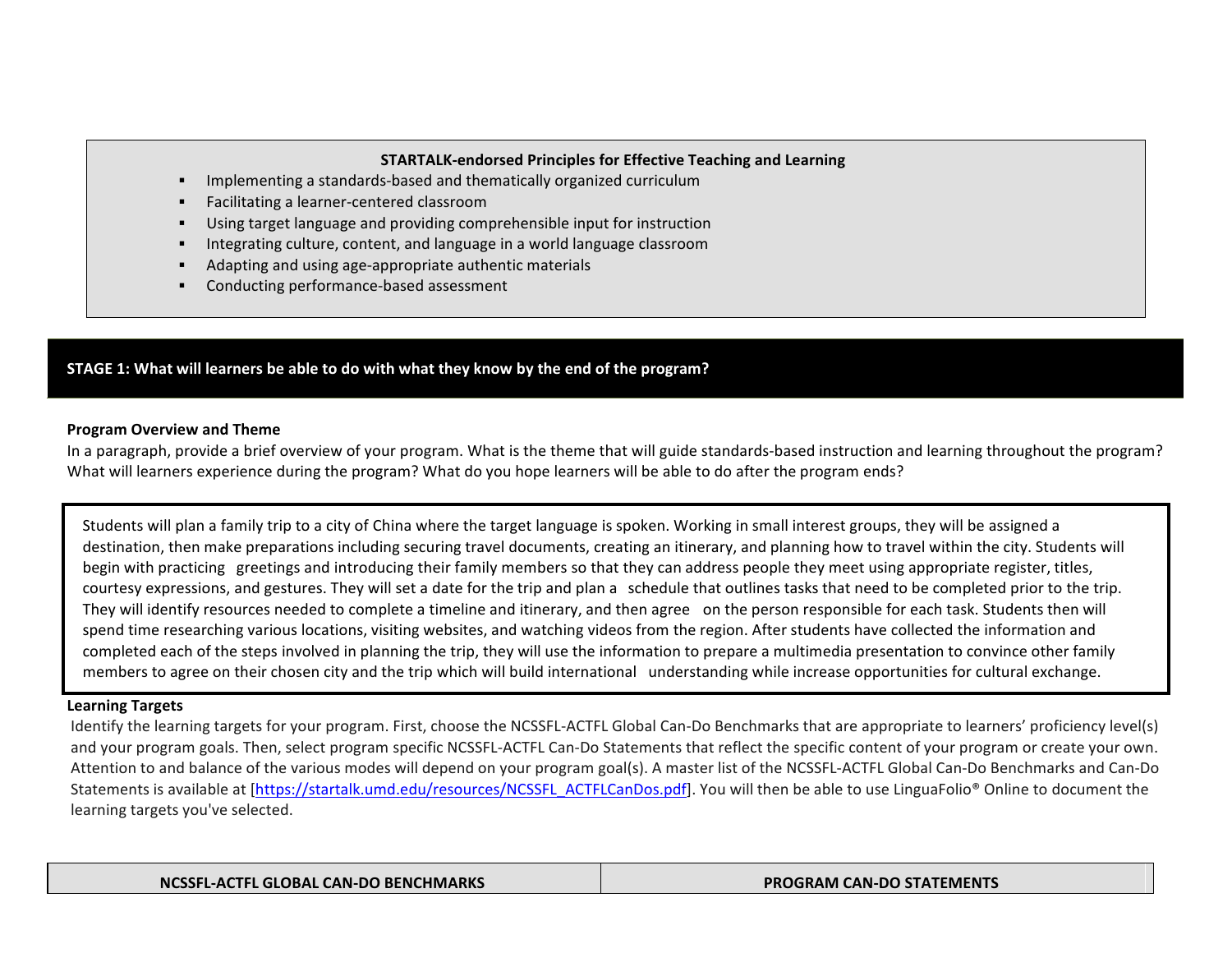| Be sure to label the mode and proficiency level of each statement |
|-------------------------------------------------------------------|
|-------------------------------------------------------------------|

# *Be sure to label the mode and proficiency level of each statement* **OR NCSSFL-ACTFL CAN-DO STATEMENTS**

*Number the can-do statements here and then transfer to stage 3*

| <b>Interpersonal Speaking</b>                                                                                                                                                                                                                                                                       |                                                                                                                                                                                                |  |  |
|-----------------------------------------------------------------------------------------------------------------------------------------------------------------------------------------------------------------------------------------------------------------------------------------------------|------------------------------------------------------------------------------------------------------------------------------------------------------------------------------------------------|--|--|
| Novice mid: I can communicate on very familiar topics using a variety of<br>words and phrases that I have practiced and memorized.                                                                                                                                                                  | 1. I can greet people using memorized phrases, proper register, and<br>appropriate cultural gestures. I can express pleasure in meeting<br>others.                                             |  |  |
|                                                                                                                                                                                                                                                                                                     | 2. I can tell someone my name and ask someone his/her name. I can<br>exchange some personal information, such as my name, age,<br>birthday, where I live.                                      |  |  |
|                                                                                                                                                                                                                                                                                                     | 3. I can tell others the cities I know and the one I would like to visit.                                                                                                                      |  |  |
|                                                                                                                                                                                                                                                                                                     | 4. I can ask and respond to some simple questions about the target<br>Chinese cities, such as the location, the population, landmarks, food,<br>souvenirs, and the weather.                    |  |  |
| <b>Presentational Speaking</b>                                                                                                                                                                                                                                                                      |                                                                                                                                                                                                |  |  |
| I can present information about myself and some other very familiar topics<br>using a variety of words, phrases, and memorized expressions. (novice mid)<br>I can present basic information on familiar topics using language I have<br>practiced using phrases and simple sentences. (novice high) | 5. I can state my name, age, where I live, and my travel destination city in<br>China.                                                                                                         |  |  |
|                                                                                                                                                                                                                                                                                                     | I can introduce my family member to others.<br>6.                                                                                                                                              |  |  |
|                                                                                                                                                                                                                                                                                                     | 7. I can state basic information of the city I would like to visit such as its<br>population, landmark, transportation and food.                                                               |  |  |
|                                                                                                                                                                                                                                                                                                     | 8. I can state a few weather expressions, name the seasons that pertain<br>to the city I will visit in the target country, and compare the weather of<br>the city to the weather where I live. |  |  |
|                                                                                                                                                                                                                                                                                                     | 9. I can name clothing items I will need for the trip.                                                                                                                                         |  |  |
| <b>Presentational Writing</b>                                                                                                                                                                                                                                                                       |                                                                                                                                                                                                |  |  |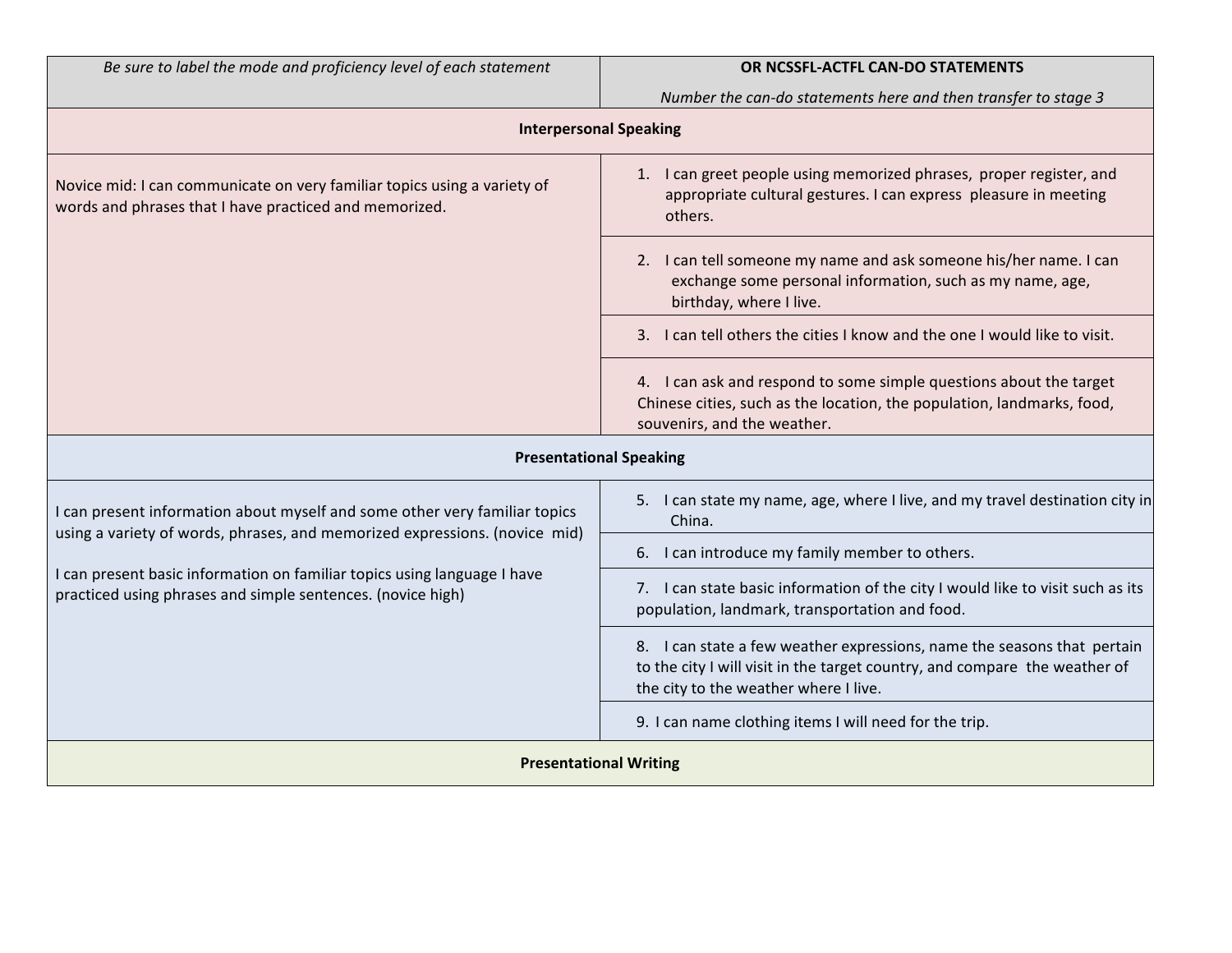| can write lists and memorized phrases on familiar topics. (novice mid)                                                                        | 10. I can fill out a form with some basic personal information when<br>applying for a passport/visa in Chinese characters.<br>11. I can write captions about pictures I can find online about the city I<br>would like to visit in Pinyin.<br>12. I can name the cities in the target country I know and state a simple<br>fact about the one I would like to visit in Pinyin.<br>13. I can make a simple schedule for the trip to the city I would like to<br>visit and prepare a packing list for the things I will bring with me in<br>Pinyin. |  |  |  |
|-----------------------------------------------------------------------------------------------------------------------------------------------|---------------------------------------------------------------------------------------------------------------------------------------------------------------------------------------------------------------------------------------------------------------------------------------------------------------------------------------------------------------------------------------------------------------------------------------------------------------------------------------------------------------------------------------------------|--|--|--|
| <b>Interpretive Listening</b>                                                                                                                 |                                                                                                                                                                                                                                                                                                                                                                                                                                                                                                                                                   |  |  |  |
| I can recognize some familiar words and phrases when I hear them spoken.                                                                      | 14. I can understand some personal information when I hear others<br>introduce themselves and their families.                                                                                                                                                                                                                                                                                                                                                                                                                                     |  |  |  |
| (novice mid)                                                                                                                                  | 15. I can recognize and understand some basic information conveyed<br>by words and phrases that I have memorized.                                                                                                                                                                                                                                                                                                                                                                                                                                 |  |  |  |
| I can often understand words, phrases, and simple sentences related to<br>everyday life. I can recognize pieces of information. (novice high) | 16. I can understand some simple questions or statements on familiar<br>topics related to target cities.                                                                                                                                                                                                                                                                                                                                                                                                                                          |  |  |  |
|                                                                                                                                               | 17. I can understand simple information when presented with maps,<br>pictures, and graphs.                                                                                                                                                                                                                                                                                                                                                                                                                                                        |  |  |  |
| <b>Interpretive Reading</b>                                                                                                                   |                                                                                                                                                                                                                                                                                                                                                                                                                                                                                                                                                   |  |  |  |
| I can recognize some letters or characters. I can understand some learned or<br>memorized words and phrases when I read. (novice mid)         | 18. I can recognize words, phrases, and characters with the help of<br>visuals.                                                                                                                                                                                                                                                                                                                                                                                                                                                                   |  |  |  |
|                                                                                                                                               | 19. I can recognize words, phrases, and characters when I associate<br>them with things I already know.                                                                                                                                                                                                                                                                                                                                                                                                                                           |  |  |  |

# **Summative Performance Assessments**

Describe the major summative performance assessments you will use for each of the three communicative modes. These assessments will provide evidence that learners have achieved the program learning objectives.

*You may add additional rows as necessary.*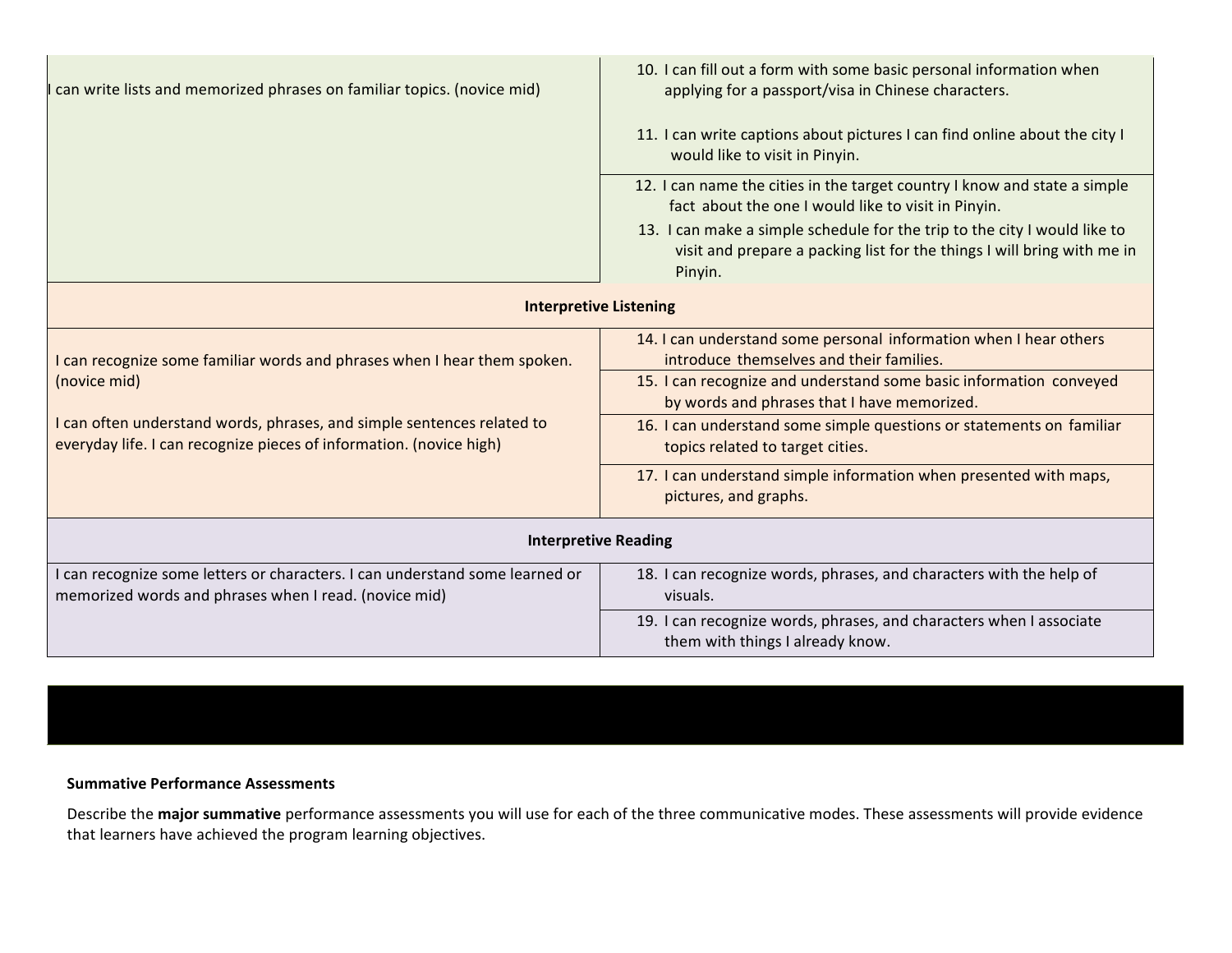| <b>INTERPRETIVE TASK</b>                                                                                                                                                                                                                                                                                                                                                                                                                                                                                                                                                               | <b>INTERPERSONAL TASK</b>                                                                                                                                                                                                                                                                                                                                                                                                                                                                                                                                                                                                                                                                                    | <b>PRESENTATIONAL TASK</b>                                                                                                                                                                                                                                                                                                                                         |
|----------------------------------------------------------------------------------------------------------------------------------------------------------------------------------------------------------------------------------------------------------------------------------------------------------------------------------------------------------------------------------------------------------------------------------------------------------------------------------------------------------------------------------------------------------------------------------------|--------------------------------------------------------------------------------------------------------------------------------------------------------------------------------------------------------------------------------------------------------------------------------------------------------------------------------------------------------------------------------------------------------------------------------------------------------------------------------------------------------------------------------------------------------------------------------------------------------------------------------------------------------------------------------------------------------------|--------------------------------------------------------------------------------------------------------------------------------------------------------------------------------------------------------------------------------------------------------------------------------------------------------------------------------------------------------------------|
| Learners understand, interpret, and analyze what is<br>heard, read, or viewed on a variety of topics.                                                                                                                                                                                                                                                                                                                                                                                                                                                                                  | Learners interact and negotiate meaning in spoken, or<br>written conversations to share information, reactions,<br>feelings, and opinions.                                                                                                                                                                                                                                                                                                                                                                                                                                                                                                                                                                   | Learners present information, concepts, and ideas to<br>inform, explain, persuade, and narrate on a variety of<br>topics using appropriate media and adapting to various<br>audiences of listeners, readers, or viewers.                                                                                                                                           |
| You have the opportunity to visit a city in China<br>during the summer vocation. Listen to and / or<br>read short and simple descriptions with the help<br>of visuals about four Chinese cities with relevant<br>information such as the locations, dates and<br>durations of the trips, and famous landmarks,<br>and food. Then, You complete a graphic<br>organizer comparing the cities. Answer a few<br>questions about the facts of the cities, select a<br>city, and give one simple reason in memorized<br>phrases or simple sentences about why it is the<br>best place to go. | You want your family to go with you to the city<br>that you have chosen. On daily basis, you post<br>blog entries in simple phrases or a couple of<br>simple sentences in Pinyin and/or characters<br>about the information of the city you are going<br>to visit. In simple phrases/simple sentences in<br>Pinyin/or characters, you respond to posts from<br>family members questions they have.<br>However, different family members have<br>different preferences. Have a conversation (in<br>role play format) where each person gives one<br>reason why he/she wants/does not want to go<br>to that city. The city that is preferred by most<br>people will be selected as the city of<br>destination. | Design a brochure with at least 4 pieces of<br>important information in simple phrases or<br>simple sentences for a travel fair about the city<br>you want to travel to.<br>Based on the content of the brochure, make a<br>simple multimedia presentation advertising the<br>city you have chosen to people who might also<br>want to travel to your chosen city. |

**STAGE 3: What will prepare learners to demonstrate what they can do with what they know?**

### **Learning Experiences**

In this section, list the major learning experiences and related evidence of learning from the beginning through the end of your unit/program. Complete the first column with the program can-dos developed or identified in stage 1. In the second column, determine the specific linguistic, cultural, and other subject matter knowledge and skills that learners will acquire as they work with your program theme. In the third column, indicate the learning experiences that will allow learners to develop these skills and knowledge so that they can perform the summative tasks identified in stage 2.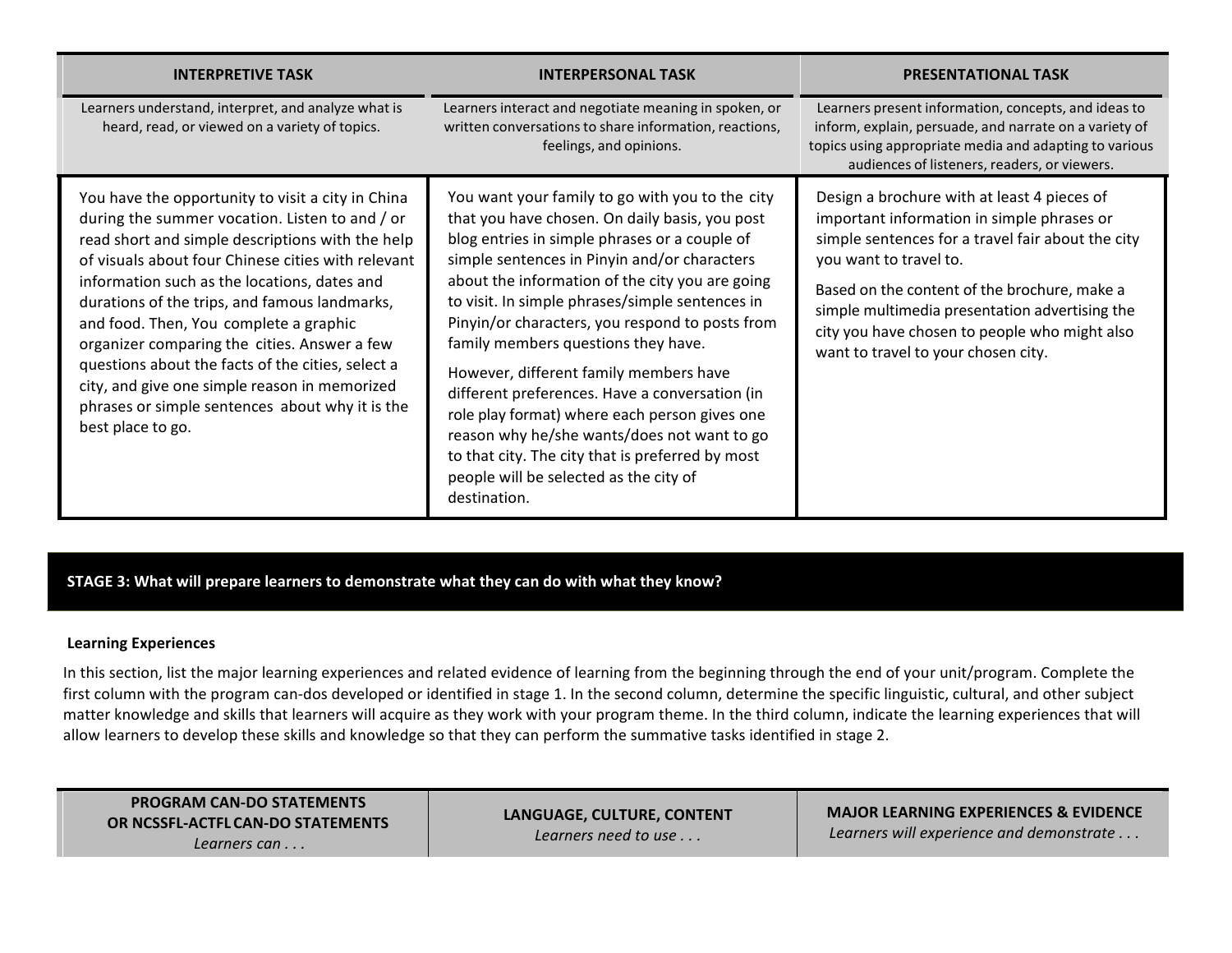| Copy these can-dos directly from stage 1, |
|-------------------------------------------|
| column 2. Use one row per can-do.         |

List the vocabulary, grammatical structures, language chunks, cultural knowledge, and content information that learners need in order to accomplish the can-dos listed in column 1.

Describe the key learning tasks/activities/formative assessments that allow learners to demonstrate that they can meet the stated can-do.

Stage 3 may have more learning experiences than are possible given the time frame. The intent was to offer a representative sample knowing that *different programs would have to adapt to address differences in languages and materials.*

| <b>Interpersonal Speaking</b>                                                                                                                         |                                                                                                                                        |                                                                                                                                                                                                                                                                                                                                                                                                                                                                                                                                                                                                                                                                                                                     |  |  |
|-------------------------------------------------------------------------------------------------------------------------------------------------------|----------------------------------------------------------------------------------------------------------------------------------------|---------------------------------------------------------------------------------------------------------------------------------------------------------------------------------------------------------------------------------------------------------------------------------------------------------------------------------------------------------------------------------------------------------------------------------------------------------------------------------------------------------------------------------------------------------------------------------------------------------------------------------------------------------------------------------------------------------------------|--|--|
| 1. I can greet people using memorized<br>phrases, proper register, and<br>appropriate cultural gestures. I can<br>express pleasure in meeting others. | Hello Goodbye<br>How are you?<br>Nice to meet you.<br>I am happy to be here in $\dots$<br>Culturally appropriate language and gestures | Students practice greetings using an inner/outer<br>circle strategy. The teacher invites community<br>members to the class; students greet each person<br>using appropriate titles and register, and respond to<br>their questions.<br>To prepare for the family trip, students practice<br>greetings with the teacher and with classmates. The<br>teacher assigns each student a role (adult, child,<br>etc.). They assume the identity of the various people<br>as they meet and greet one another.<br>Assuming the roles of various people they may meet<br>on their trip, students talk with one another to find<br>the identity of each person in the class.<br>They complete a Find Someone Who survey sheet. |  |  |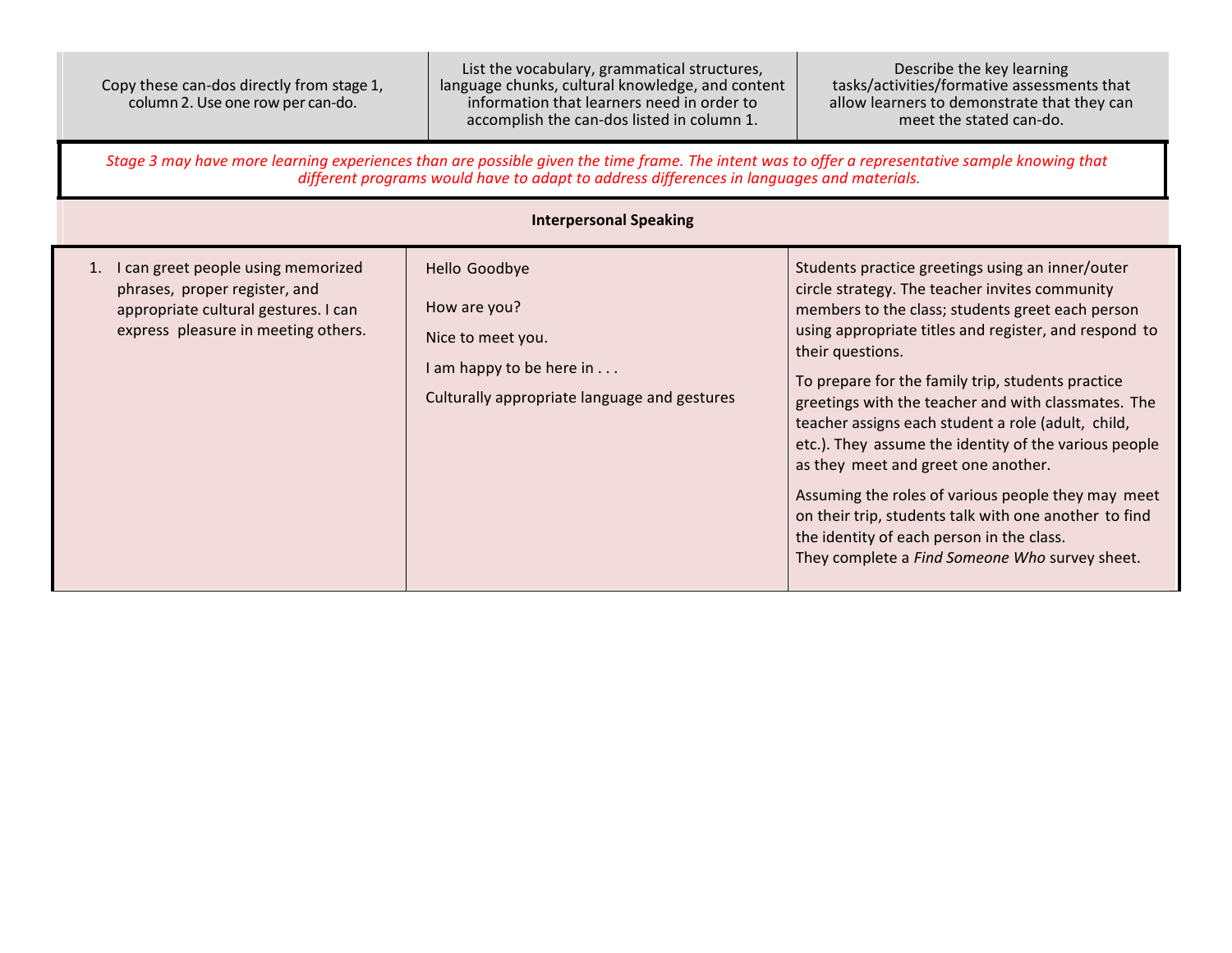| 2. I can tell someone my name and ask<br>someone his/her name. I can exchange<br>some personal information, such as my<br>name, age, birthday, where I live. | My name is $\dots$<br>What is your<br>name?                   | Students will meet several different people on their<br>trip and need to practice meeting others. They first<br>interact as themselves and get to know each other.<br>They then assume the identities of others they are<br>likely to meet.                                                                                 |
|--------------------------------------------------------------------------------------------------------------------------------------------------------------|---------------------------------------------------------------|-----------------------------------------------------------------------------------------------------------------------------------------------------------------------------------------------------------------------------------------------------------------------------------------------------------------------------|
|                                                                                                                                                              | I live in<br>My birthday is.<br>$\cdot$ $\cdot$               | Ice Breaking: To know each other, students sit<br>together to play ice breaking game. They can ask<br>what they like to do. Each person has one minute to<br>ask questions. Then, they move on to ask another<br>person.                                                                                                    |
|                                                                                                                                                              | $l$ am $\ldots$ years<br>old.<br>I like to<br>(activity name) | Role play: Students take part in a scenario/role play<br>situation that they might encounter such as at the<br>passport office or at customs when arriving in China.<br>They answer personal identity questions typically<br>asked in these situations. The teacher or other native<br>speaker plays the role of the agent. |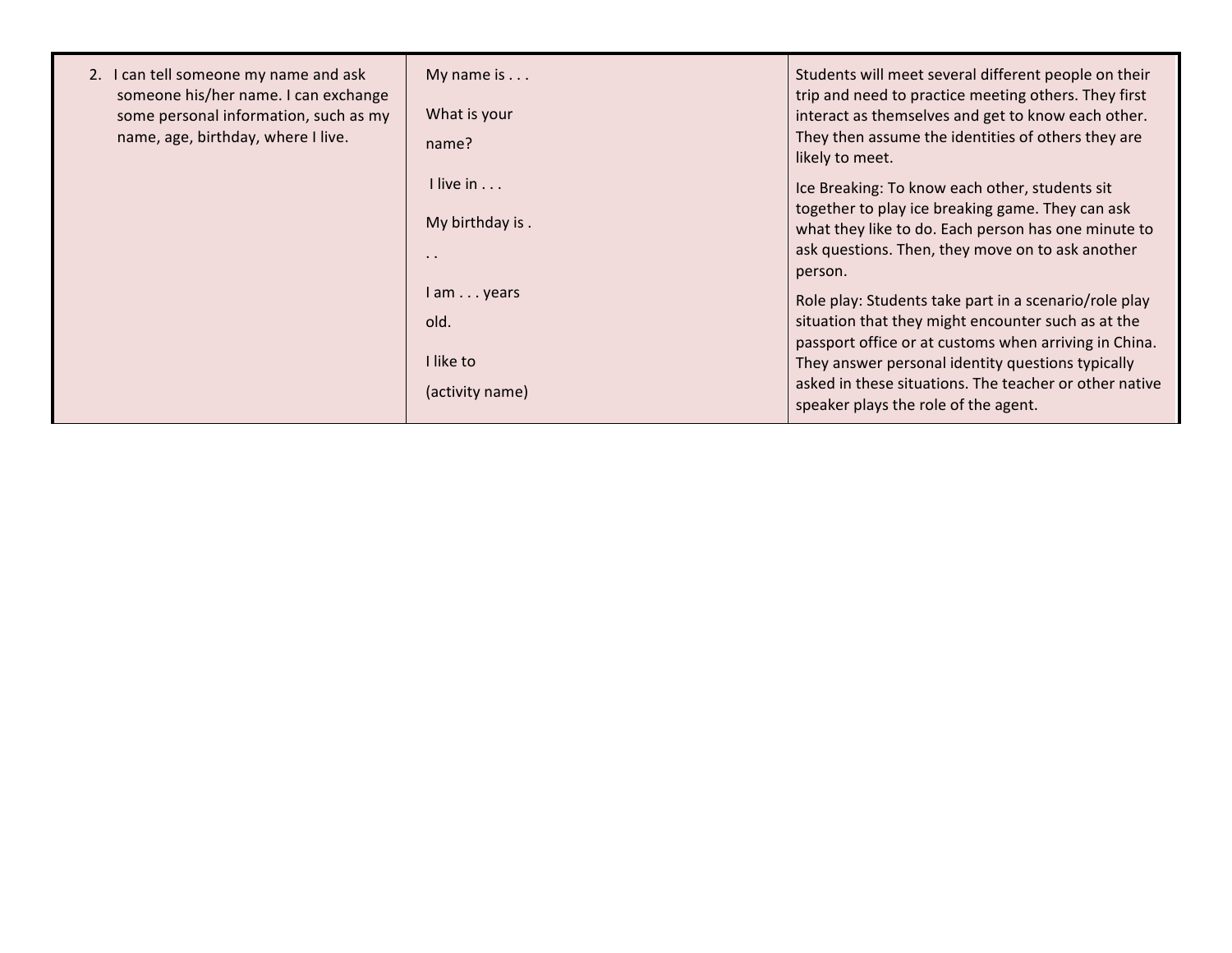| 3. I can tell others the cities I know and<br>the one I would like to visit.                                                                                                      | City names<br>I know these cities.<br>I want to go to  with my family.<br>Where do you want to go?                                                                                                        | Students brainstorm the cities of China they know<br>and create a concept map of ideas about the target<br>cities they might like to visit.<br>Three-step interview: Divide four-member groups<br>into two pairs: A and B, C and D. In step 1, A<br>interviews B while C interviews D. In step 2, reverse<br>roles: B interviews A while D interviews C. In step 3,<br>share-around: each person shares information<br>about his/her partners in the group of 4 about the<br>cities they want to visit.                                                                               |
|-----------------------------------------------------------------------------------------------------------------------------------------------------------------------------------|-----------------------------------------------------------------------------------------------------------------------------------------------------------------------------------------------------------|---------------------------------------------------------------------------------------------------------------------------------------------------------------------------------------------------------------------------------------------------------------------------------------------------------------------------------------------------------------------------------------------------------------------------------------------------------------------------------------------------------------------------------------------------------------------------------------|
| 4. I can ask and respond to some simple<br>questions about the target Chinese<br>cities, such as the location, the<br>population, landmarks, food, souvenirs,<br>and the weather. | The city is<br>Where is it?<br>The city is in<br>What is the population of the city?<br>The city has (population number)<br>What can you see there?                                                       | Students work in small groups to discuss the pictures<br>of the target cities. Each student has one picture.<br>They ask and answer questions to learn more about<br>the cities on the images.<br>Each student is given a visual image of a featured<br>food or a dish of the city they are visiting. Students<br>mingle to identify foods they like and foods they<br>want to try.                                                                                                                                                                                                   |
|                                                                                                                                                                                   | The landmark(s) are<br>How is the food/weather/transportation?<br>The food is<br>The weather is hot/cold<br>I need to bring  (clothes)<br>Do you have(clothing) with you?<br>The city has (souvenir name) | Students work in small groups to discuss about what<br>kind of souvenirs they can get from different cities.<br>Students pair up. Each student has a visual suitcase<br>with several items. They meet at the airport. Students<br>exchange information such as what they have in their<br>suitcases, why they bring these, the weather<br>condition of the places they are going, etc. They ask<br>questions until they discover three items they have in<br>common and one item that they forgot to pack for a<br>trip. For example: Do you have a Yes, I have a<br>No, I don't have |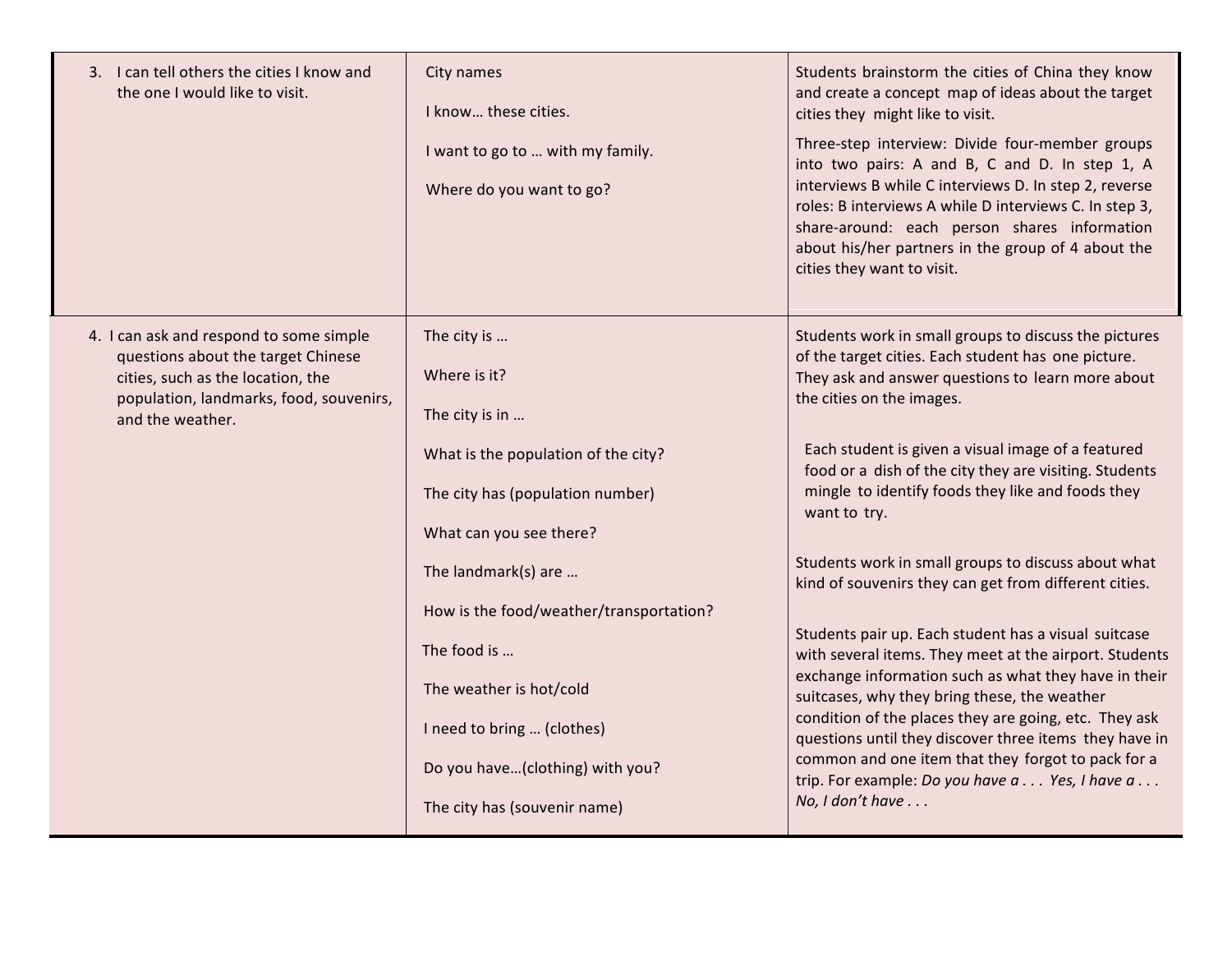| <b>Presentational Speaking</b>                                                         |                                                                                                                                                                     |                                                                                                                                                                                                                                                                                                                                                                                                                                                                                                                                     |  |
|----------------------------------------------------------------------------------------|---------------------------------------------------------------------------------------------------------------------------------------------------------------------|-------------------------------------------------------------------------------------------------------------------------------------------------------------------------------------------------------------------------------------------------------------------------------------------------------------------------------------------------------------------------------------------------------------------------------------------------------------------------------------------------------------------------------------|--|
| 5. I can state my name, age, where I live, and<br>my travel destination city in China. | My name is $\dots$<br>I am years old.<br>I live in<br>I am in grade<br>My school is<br>I am tall/short<br>Hair (color), eyes,<br>I like (to)<br>I want to travel to | Students introduce one person to the entire group<br>using culturally appropriate language and<br>gestures.<br>Students assemble a collage that is done in the<br>shape of a self-portrait. The self-portrait includes<br>symbols and/or pictures that represent key<br>elements of their identity. They use that portrait<br>to introduce themselves.                                                                                                                                                                              |  |
| 6. I can introduce my family member to<br>others.                                      | There are  people in my family.<br>They are  (Mother, father, brother, sister,<br>grandfather, grandmother, daughter, son, etc.)                                    | Students record introductions to introduce<br>themselves and their families to find travel<br>companions. They may use a podcast/ a vodcast/<br>an i-movie/ a photo story to create an avatar, or<br>add an introduction on Voice Stream in response<br>to a travel companion's' request.<br>Students create a multimedia presentation<br>including an introduction of himself/herself and<br>his/her families. They post the presentation online<br>for the sake of finding a tour guide for the city they<br>would like to visit. |  |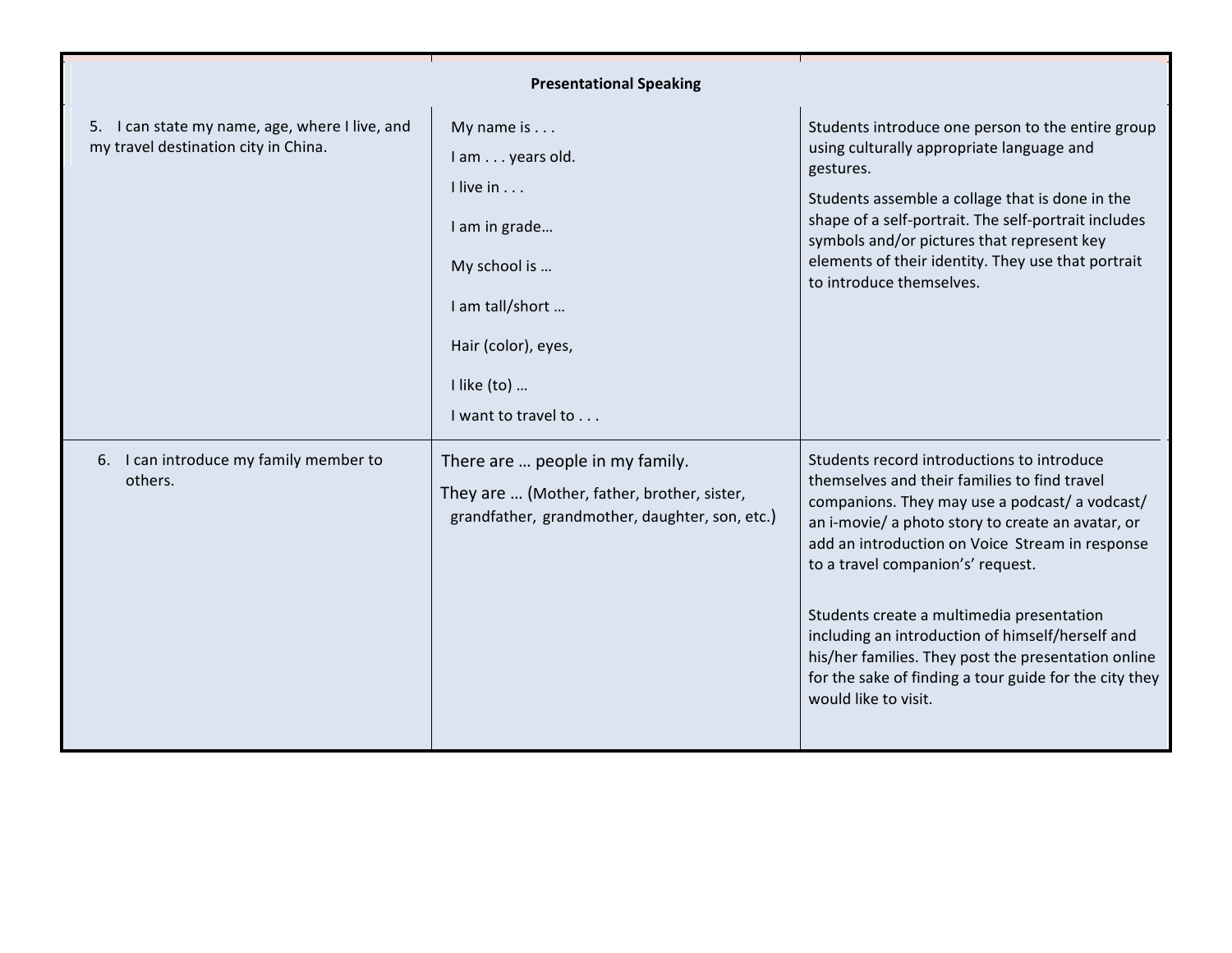| 7. I can state basic information of the city I<br>would like to visit such as its population,<br>landmark, transportation and food.                                                                  | The city is  big/small/old/young/beautiful<br>The city is in<br>The population of the city is<br>(Name of landmarks) is | The teacher selects a variety of pictures that<br>represent images of the target cities. Students<br>work in small groups. Each group selects a couple<br>of pictures that are of interest to them. They work<br>together to describe the pictures, commenting on<br>landmarks, weather, food and souvenirs in the<br>images.                                                                                                                                                                            |
|------------------------------------------------------------------------------------------------------------------------------------------------------------------------------------------------------|-------------------------------------------------------------------------------------------------------------------------|----------------------------------------------------------------------------------------------------------------------------------------------------------------------------------------------------------------------------------------------------------------------------------------------------------------------------------------------------------------------------------------------------------------------------------------------------------------------------------------------------------|
|                                                                                                                                                                                                      | (Name of food) is delicious.<br>The weather is hot/cold<br>(Name of souvenir) is/are                                    | Pass the picture: Each person in a group has an<br>image of a target city. The teacher asks a<br>question, e.g., What is the name of its landmark?<br>Students record their answers using an iPad, iPod,<br>or a digital recorder. Then they pass the electronic<br>device to the next student. The teacher continues<br>asking questions and students continue recording<br>responses. At the end, each group verbally<br>describes each image.                                                         |
| 8. I can state a few weather expressions,<br>name the seasons that pertain to the city I<br>will visit in the target country, and<br>compare the weather of the city to the<br>weather where I live. | Seasons<br>Months<br>It is sunny/cloudy/windy/raining/snowing<br>It is a little/ very hot/cold                          | Students draw weather maps of the target cities.<br>They film themselves reporting on the weather<br>and comparing conditions with those in the area<br>where they live in the United States.<br>Follow the pattern: Working in small groups,<br>students follow a pattern given by the teacher.<br>Each student says three sentences that include a<br>month, season, and weather expression. For<br>example: It is February. It is winter. It is snowing. It<br>is April. It is spring. It is raining. |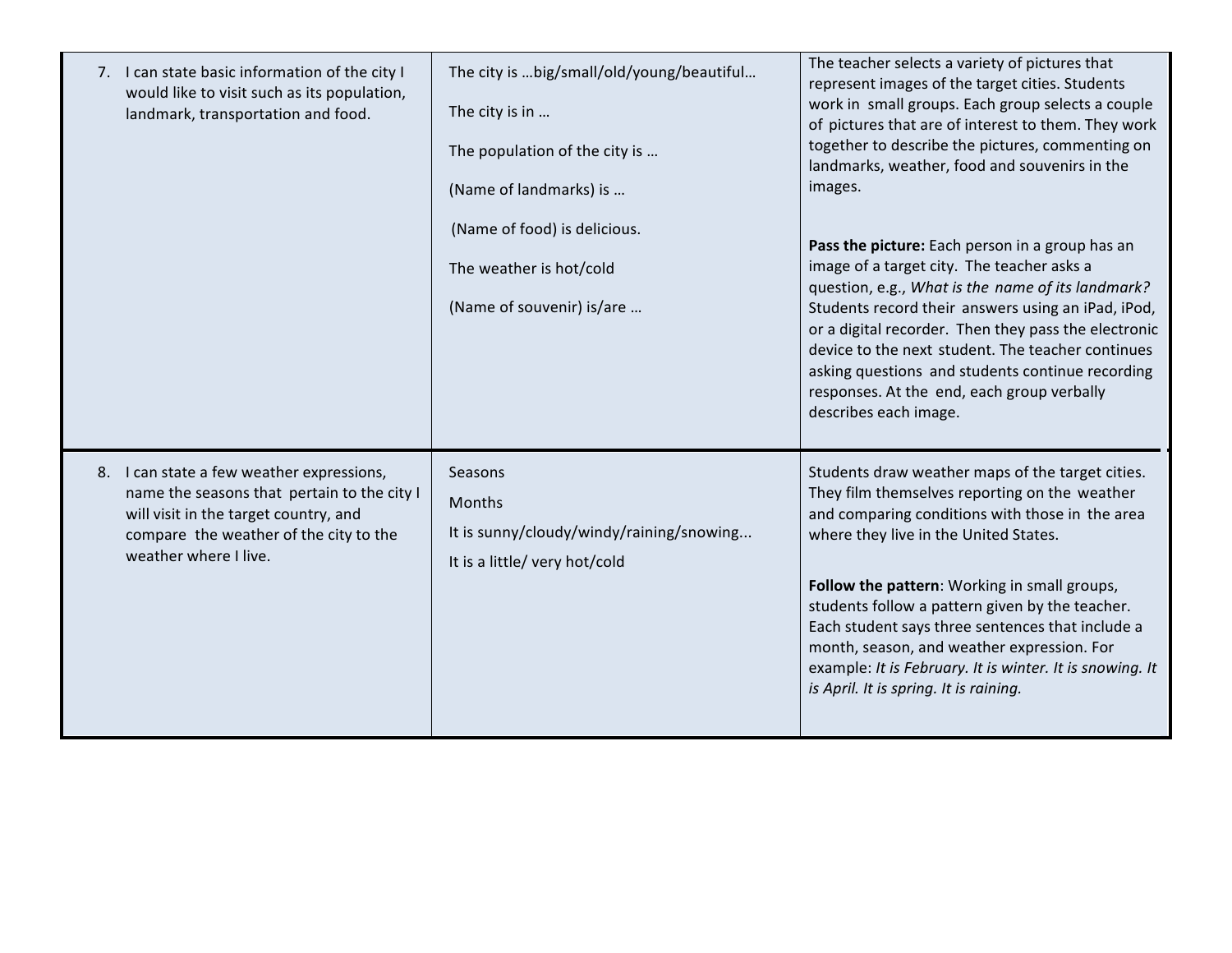| 9. I can name clothing items I will need for<br>the trip.                                               | I will bring<br>Clothing items such as pants, shorts, shirts,<br>sneakers, shoes, sweater<br>Consider: Culturally appropriate clothing and<br>clothing apparel unique to actual site | Students are given different pictures of various<br>activities in the target cities. They take turns telling<br>what they will pack for the different activities.<br>Students take turns to act as the natives of the<br>target cities. They need to make a presentation<br>about what people need to bring when they visit<br>these cities according to the yearly weather<br>condition of the city and have the presentation<br>video-taped. Also, there is a 1-minute Q&A session<br>after each presentation to answer question<br>regarding this topic from other students. |
|---------------------------------------------------------------------------------------------------------|--------------------------------------------------------------------------------------------------------------------------------------------------------------------------------------|---------------------------------------------------------------------------------------------------------------------------------------------------------------------------------------------------------------------------------------------------------------------------------------------------------------------------------------------------------------------------------------------------------------------------------------------------------------------------------------------------------------------------------------------------------------------------------|
| <b>Presentational Writing</b>                                                                           |                                                                                                                                                                                      |                                                                                                                                                                                                                                                                                                                                                                                                                                                                                                                                                                                 |
| 10. I can fill out a form with some basic<br>personal information when applying for a<br>passport/visa. | My name is<br>Male/female<br>I am years old.<br>$l$ live in $\ldots$<br>I am traveling to for days/weeks.<br>I like/I dislike<br>Words like passport and visa                        | Students prepare a mock passport and/or a visa<br>for travel. They write the personal information<br>required for these documents.                                                                                                                                                                                                                                                                                                                                                                                                                                              |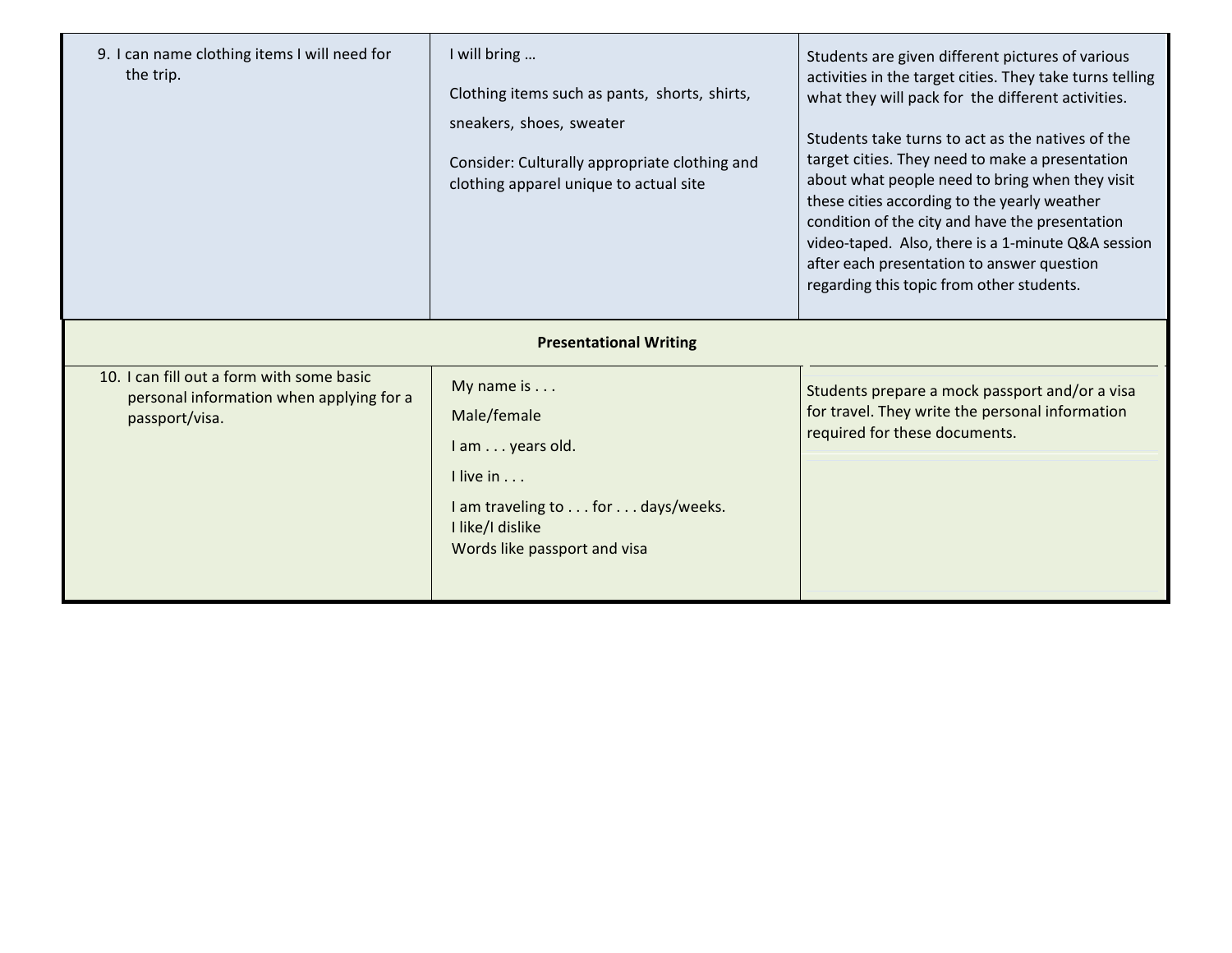| 11. I can write captions about pictures I can<br>find online about the city I would like to<br>visit.                                                    | Place names/landmarks<br>Food name<br><b>Weather expressions</b><br>Souvenir items                                                     | Students create a wall of images of the city they<br>want to visit. They work together to caption the<br>images using as much language as they can. The<br>teacher may provide sentence starters. For<br>example: This is a picture of (city). It is pretty. This<br>is a panda. It is black and white. It is raining.                                                                                                                                                                                                                                                                                                                                                                                                                          |
|----------------------------------------------------------------------------------------------------------------------------------------------------------|----------------------------------------------------------------------------------------------------------------------------------------|-------------------------------------------------------------------------------------------------------------------------------------------------------------------------------------------------------------------------------------------------------------------------------------------------------------------------------------------------------------------------------------------------------------------------------------------------------------------------------------------------------------------------------------------------------------------------------------------------------------------------------------------------------------------------------------------------------------------------------------------------|
| 12. I can name the cities in the target country<br>I know and state a simple fact about the<br>one I would like to visit.                                | I want to go to because<br>Its landmark is<br>It is (weather condition) and I can do (activity).<br>The food is and I love the (dish). | Students prepare a brochure for a travel fair to<br>highlight the city they plan to visit. They want to<br>attract more people to go with him/her. The<br>teacher may want to provide a sentence pattern<br>that includes a high frequency of regular and<br>irregular verb forms. Each student should try to list<br>the three best things about the must-go city. The<br>brochure will comment on activities, landmark,<br>food, weather etc. of the target city.<br>Students write blogs to share with the reader key<br>information of the cities they would like to visit<br>with links to appropriate resources. Students<br>follow other students' blogs and then<br>appropriately respond to others' questions and<br>comments as well. |
| 13. I can make a simple schedule for the trip<br>to the city I would like to visit and<br>prepare a packing list for the things I will<br>bring with me. | I will leave on (date) and return on (date)<br>I will go there by (transportation)<br>I will bring  with me.                           | Students work in groups to design a travel note (in<br>the form of a chart) illustrating the departure and<br>return date, transportations, and a packing list for<br>the trip.                                                                                                                                                                                                                                                                                                                                                                                                                                                                                                                                                                 |
| <b>Interpretive Listening</b>                                                                                                                            |                                                                                                                                        |                                                                                                                                                                                                                                                                                                                                                                                                                                                                                                                                                                                                                                                                                                                                                 |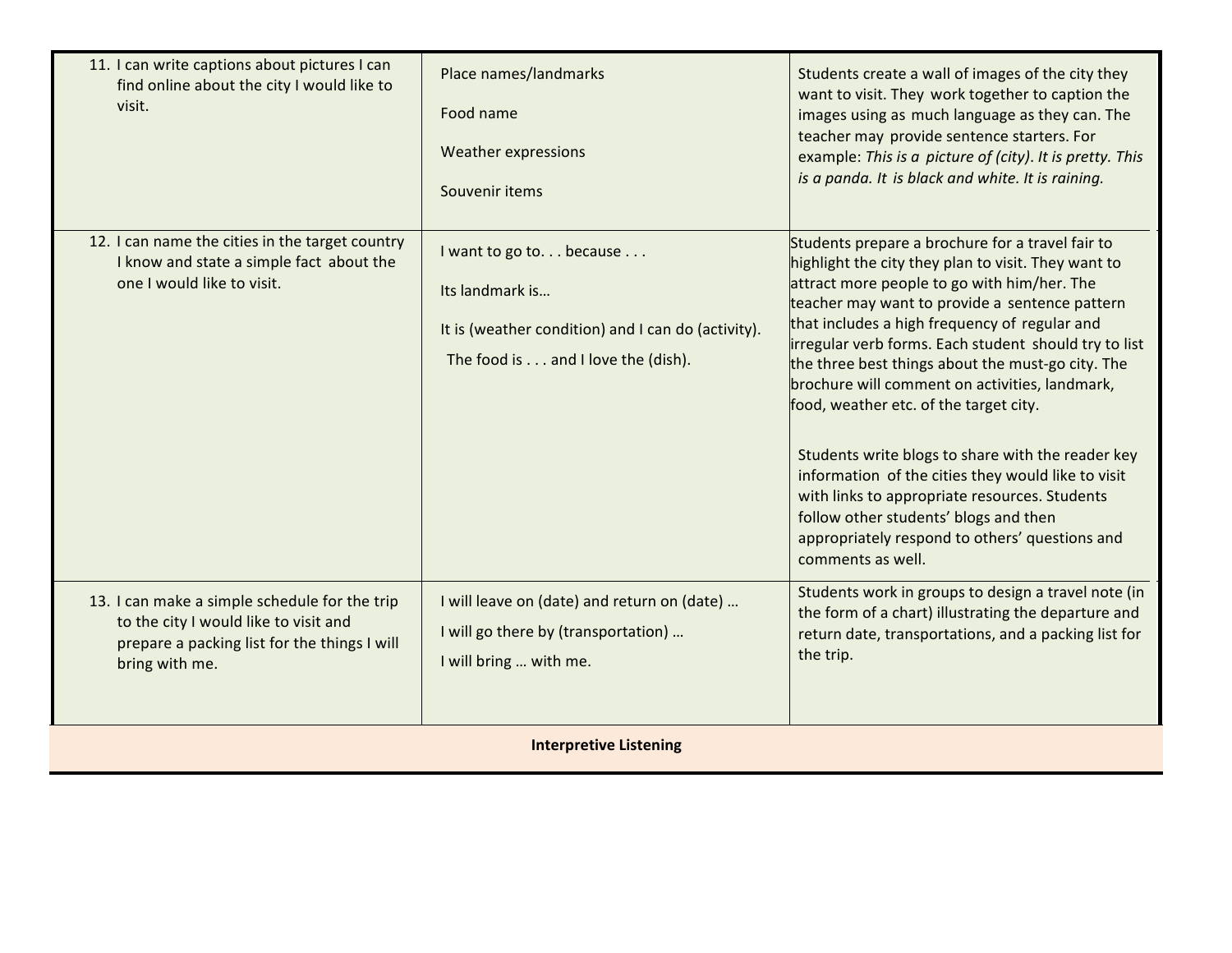| 14. I can understand some personal<br>information when I hear others introduce<br>themselves and their families.<br>15. I can recognize and understand some basic | <b>Expressions for self-introduction</b><br><b>Family terms of address</b>                                                     | Students listen to their new friends' introduction<br>and then write a blog about who they just met<br>today and who they want to travel with.                                                                                                                                                                                                                                                                                                                                                                                                                                                                                                                                                                                                                                                                                                                                                                        |
|-------------------------------------------------------------------------------------------------------------------------------------------------------------------|--------------------------------------------------------------------------------------------------------------------------------|-----------------------------------------------------------------------------------------------------------------------------------------------------------------------------------------------------------------------------------------------------------------------------------------------------------------------------------------------------------------------------------------------------------------------------------------------------------------------------------------------------------------------------------------------------------------------------------------------------------------------------------------------------------------------------------------------------------------------------------------------------------------------------------------------------------------------------------------------------------------------------------------------------------------------|
| information conveyed by words and phrases<br>that I have memorized.                                                                                               | Place name<br>Food name, flavor<br><b>Means of transportation</b><br>Weather and clothing<br>Seasons, months, days of the week | Students design and assemble a word wall for the<br>classroom to display key vocabulary. The teacher<br>uses different words and phrases and students take<br>turns pointing to what the teacher is saying.<br>Gradually students take over calling the words and<br>phrases.<br>Students are asked whether they love, like, dislike,<br>or hate certain weather conditions, seasons, days of<br>the week, food, flavors and means of certain<br>transportations. The four corners of the classroom<br>represent the different opinions. The students move<br>to the corners that correspond to their opinions.<br><b>Clothing activity:</b> The teacher distributes small<br>pictures of clothing items to the students and a<br>category grid. As he/she calls out the name of an<br>item, the students place the items in pre-<br>determined categories (hot weather or cold<br>weather; in August or in January). |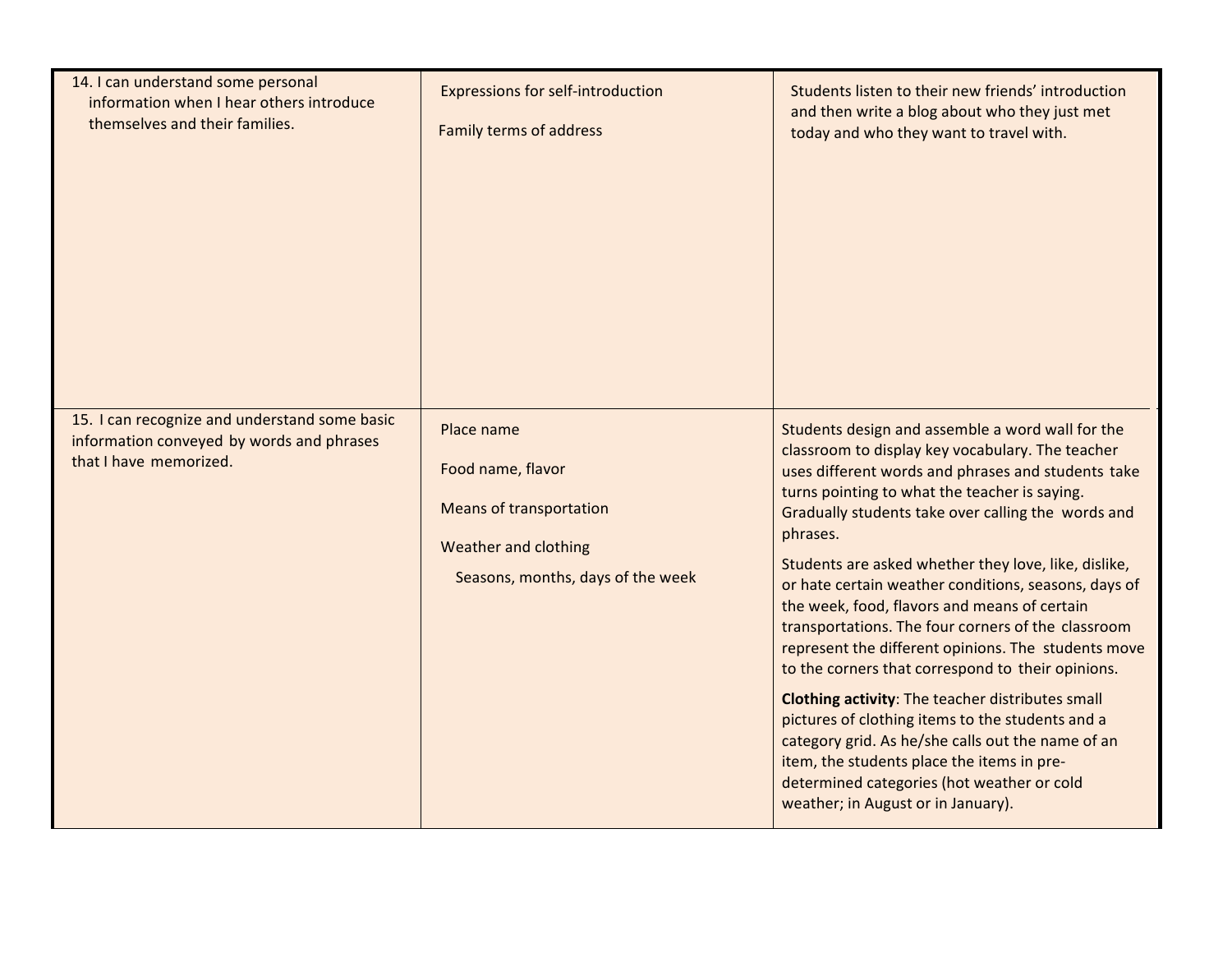| Where is it?<br>16. I can understand some simple questions<br>Each student receives a baggie with sentence strips<br>or statements on familiar topics related to<br>in the target language. Each sentence strip is a<br>It is in $\ldots$<br>target cities.<br>response to a personal identity question. As the<br>What is its population?<br>teacher reads a question or makes a comment, the<br>Its population is<br>students find the corresponding response and they<br>stand up when they are ready to display the<br>How can we go to this city?<br>sentence strip.<br>We can go there by (transportation)<br>I spy: Student play using food, landmarks, means of<br>Name of landmark is big/beautiful<br>transportation, weather expressions and clothing. |
|-------------------------------------------------------------------------------------------------------------------------------------------------------------------------------------------------------------------------------------------------------------------------------------------------------------------------------------------------------------------------------------------------------------------------------------------------------------------------------------------------------------------------------------------------------------------------------------------------------------------------------------------------------------------------------------------------------------------------------------------------------------------|
|-------------------------------------------------------------------------------------------------------------------------------------------------------------------------------------------------------------------------------------------------------------------------------------------------------------------------------------------------------------------------------------------------------------------------------------------------------------------------------------------------------------------------------------------------------------------------------------------------------------------------------------------------------------------------------------------------------------------------------------------------------------------|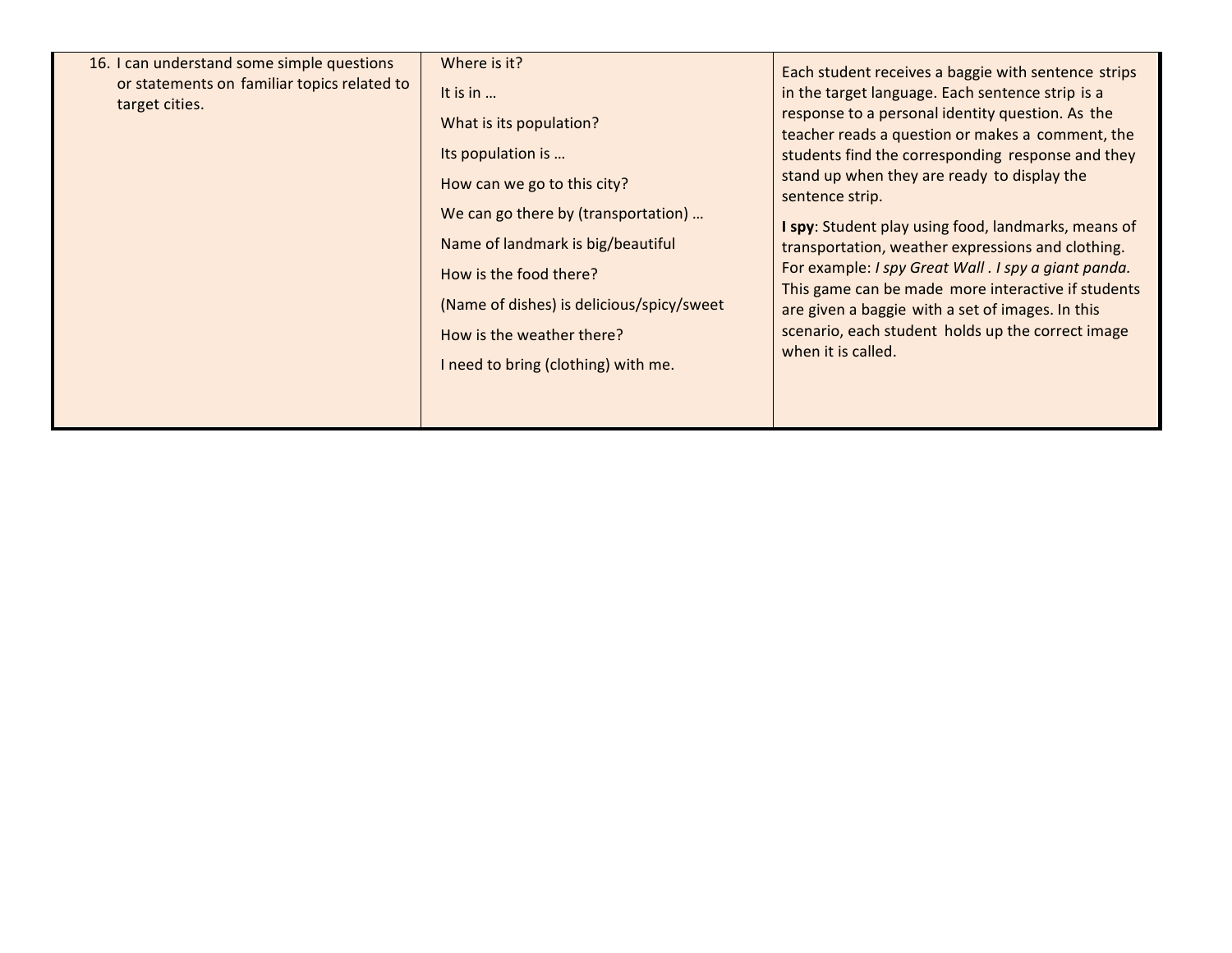| 17. I can understand simple information<br>when presented with maps, pictures,<br>and graphs.              | North, south, east, west<br>Place names<br>Landmarks<br>Food names<br><b>Souvenirs</b><br><b>Weather expressions</b> | The teacher creates a floor map using a plastic<br>shower curtain. Students follow directions given by<br>the teacher moving from place to place among the<br>target cities they will visit. They will "travel" to<br>various locations (cities, landmarks, attractions,<br>$etc.$ ).<br>Students hold up pictures of target cities as the<br>teacher describes each one. For example, to clue the<br>students to hold up an image of a landmark of a<br>target city, a teacher might say, This is a high tower |
|------------------------------------------------------------------------------------------------------------|----------------------------------------------------------------------------------------------------------------------|-----------------------------------------------------------------------------------------------------------------------------------------------------------------------------------------------------------------------------------------------------------------------------------------------------------------------------------------------------------------------------------------------------------------------------------------------------------------------------------------------------------------|
|                                                                                                            | <b>Interpretive Reading</b>                                                                                          |                                                                                                                                                                                                                                                                                                                                                                                                                                                                                                                 |
| 18. I can recognize words, phrases, and<br>characters with the help of visuals.                            | Place names<br>Landmarks<br>Food names<br>Souvenirs<br>Weather expressions and clothing<br>Months and seasons        | Students will read authentic text and match simple<br>descriptions of target cities to images.<br>Working in pairs, students organize a travel plan<br>including travel schedule, transportations, must-go<br>attractions, must-try food and a packing list. They<br>then post their travel plan on a board around the<br>classroom for classmates to view and compare with<br>their own.                                                                                                                       |
| 19. I can recognize words, phrases, and<br>characters when I associate them with<br>things I already know. | Place names<br>Landmarks<br>Food names<br>Souvenirs<br>Weather expressions and clothing<br>Months and seasons        | Students read a travel brochure or promotional flyer<br>about Chinese cities. They answer a series of<br>questions in English about what they learned about<br>the cities.<br>Complete Game: Students work in pairs. One tells the<br>other one about his/her preference about Chinese<br>food. And then the other one recognizes the food<br>entrée on the Chinese menu, pointed it out his/her<br>partner to see if it is correct. One point for this pair.                                                   |